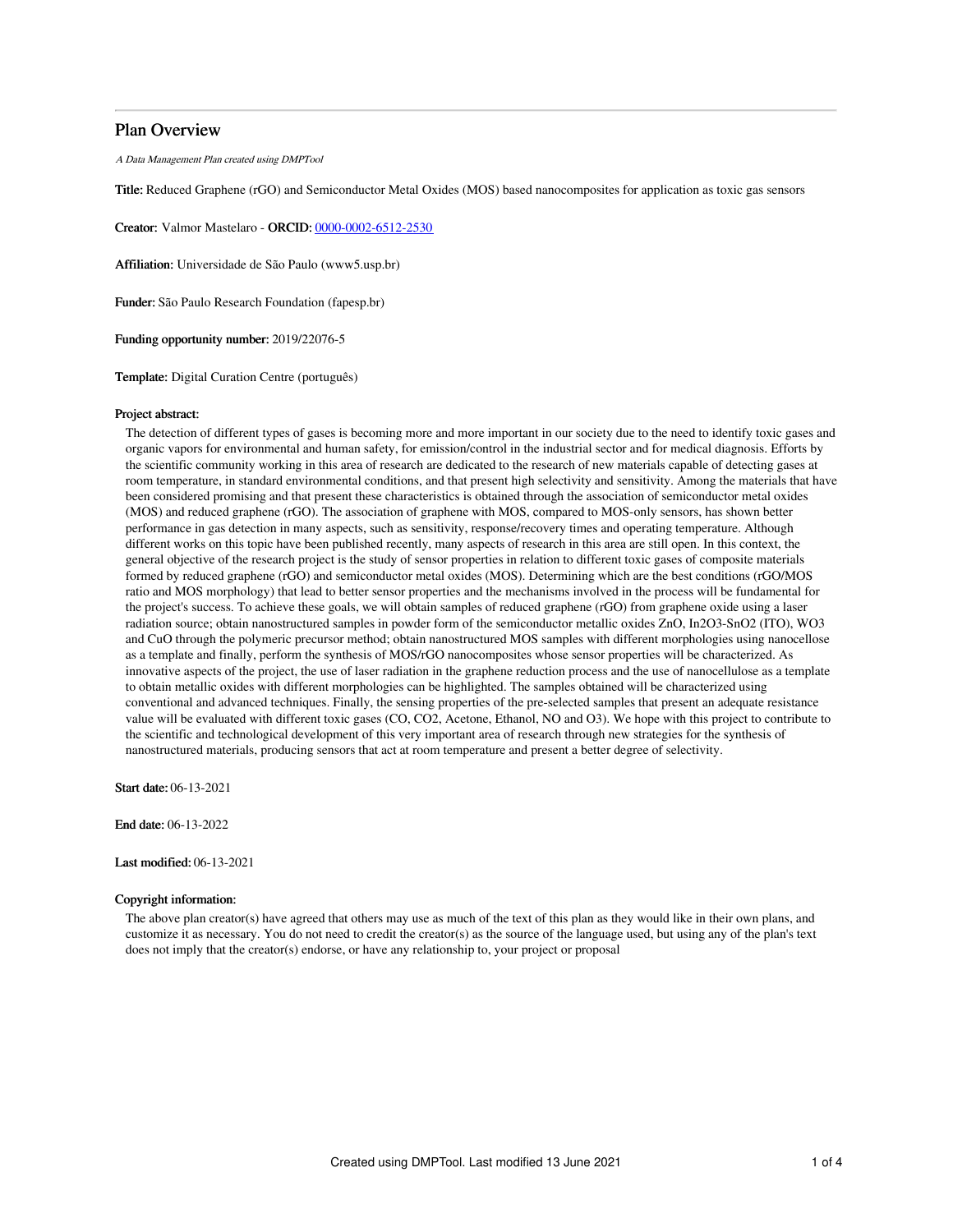## Reduced Graphene (rGO) and Semiconductor Metal Oxides (MOS) based nanocomposites for application as toxic gas sensors

## Coleta de Dados

#### Que dados serão coletados ou criados?

Serão coletados dados de difração de raios-X, espectroscopia Raman, espectroscopia de fotoeletrons excitados por raios X e de medidas eletricas.

#### Como os dados serão coletados ou criados?

Question not answered.

## Documentação e Metadados

Que documentação e metadados acompanharão os dados? sim

## Ética e Conformidade Legal

## Como você administrará qualquer questão ética? não existe problemas de etica pois não envolve experimentos com animais e seres humanos

## Como você vai gerenciar os direitos autorais e os direitos de propriedade intelectual (IP / IPR)?

de acordo com as regras da universidade

#### Armazenamento e Backup

#### Como os dados serão armazenados e terão backup durante a pesquisa?

Os dados serão armazenados em um espço disponivel no sistema da mendeley. Adicionalmente os dados serão armazenados no espaço do google drive disponibilizado pela Universidade

#### Como você vai gerenciar o acesso e a segurança?

de acordo com as regras da universidade

## Seleção e Preservação

## Quais dados são de valor a longo prazo e devem ser mantidos, compartilhados e / ou preservados?

Os dados que são utilizados em artigos cientificos ou teses e dissertações devem ser preservados por um maior periodo.

#### Qual é o plano de preservação a longo prazo do conjunto de dados?

Os dados serão preservados em discos rigidos externos ou no sistema de armazenamento de dados disponibilizado pela universidade

#### Compartilhamento de Dados

#### Como você vai compartilhar os dados? Através do sistema mendeley

#### Existem restrições ao compartilhamento de dados requeridos? não existe restrições

## Responsabilidades e Recursos

Quem será responsável pelo gerenciamento de dados?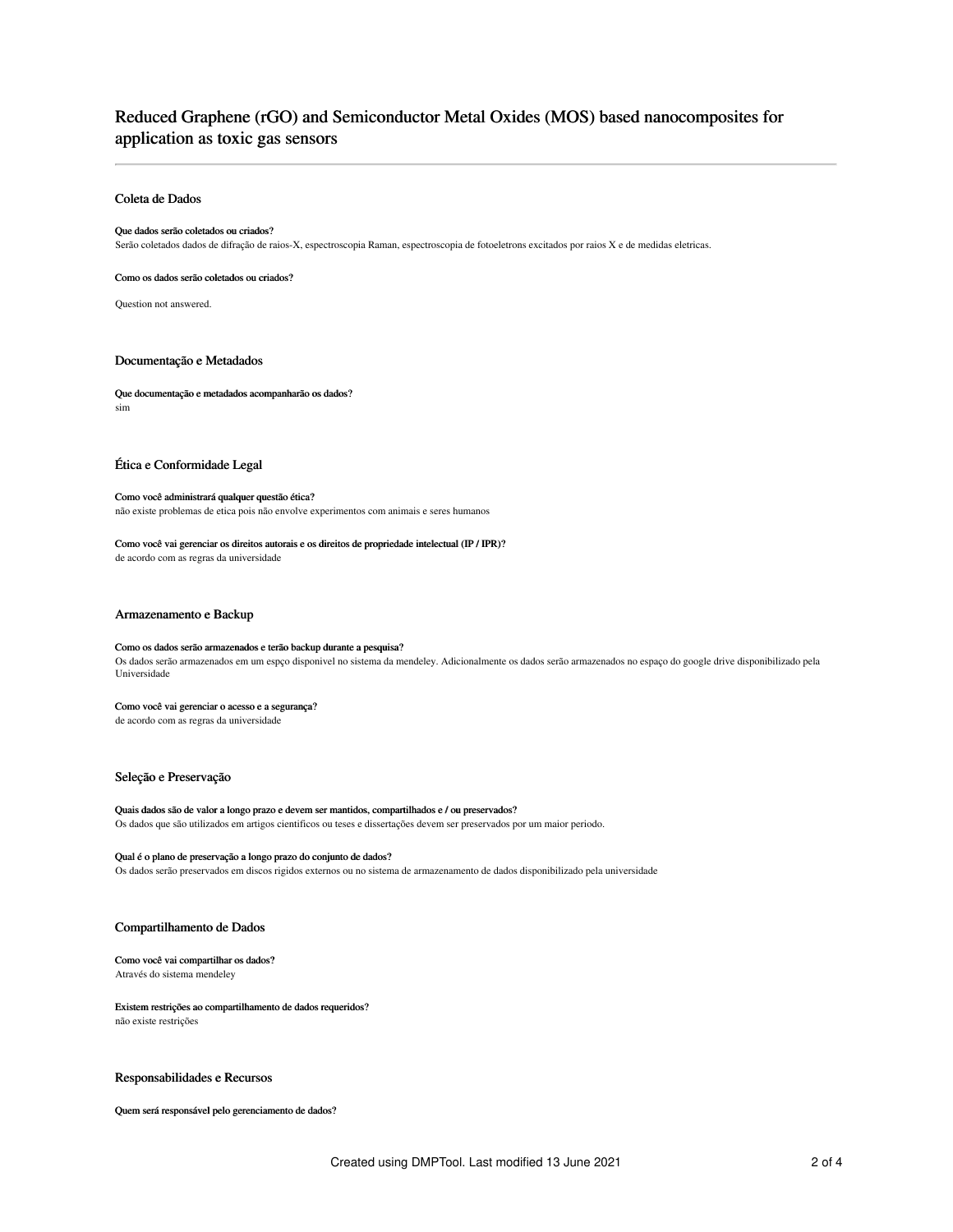O coordenador do projeto será o responsavel pelo gerenciamento de dados

Quais recursos você precisará para entregar seu plano?

Recursos da FAPESP